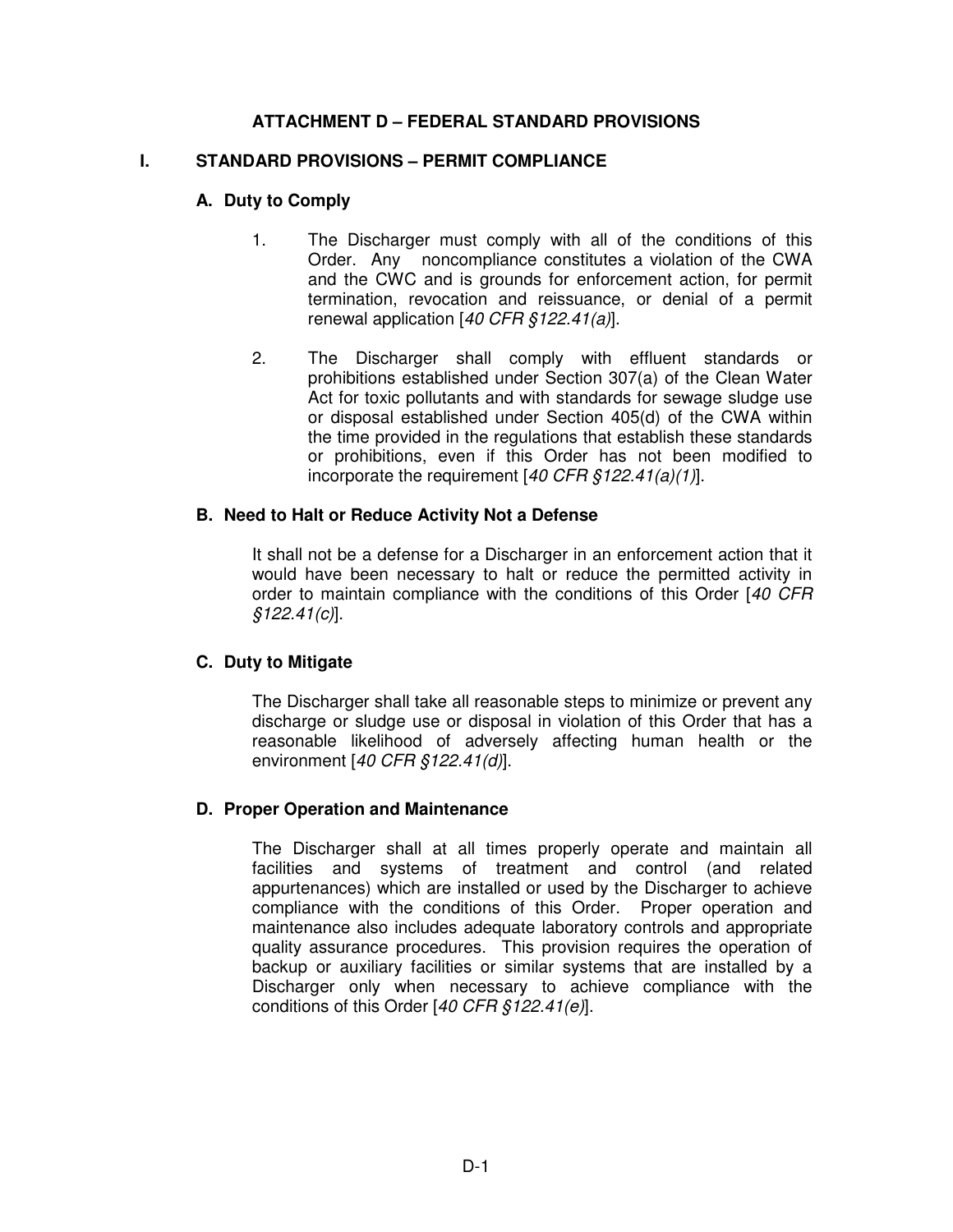# **E. Property Rights**

- 1. This Order does not convey any property rights of any sort or any exclusive privileges [40 CFR §122.41(g)].
- 2. The issuance of this Order does not authorize any injury to persons or property or invasion of other private rights, or any infringement of State or local law or regulations [40 CFR §122.5(c)].

# **F. Inspection and Entry**

The Discharger shall allow the Regional Water Quality Control Board (RWQCB), State Water Resources Control Board (SWRCB), USEPA, and/or their authorized representatives (including an authorized contractor acting as their representative), upon the presentation of credentials and other documents, as may be required by law, to [40 CFR §122.41(i)] [CWC 13383(c)]:

- 1. Enter upon the Discharger's premises where a regulated facility or activity is located or conducted, or where records are kept under the conditions of this Order [40 CFR §122.41(i)(1)];
- 2. Have access to and copy, at reasonable times, any records that must be kept under the conditions of this Order [40 CFR §122.41(i)(2)];
- 3. Inspect and photograph, at reasonable times, any facilities, equipment (including monitoring and control equipment), practices, or operations regulated or required under this Order [40 CFR §122.41(i)(3)];
- 4. Sample or monitor, at reasonable times, for the purposes of assuring Order compliance or as otherwise authorized by the CWA or the CWC, any substances or parameters at any location [40 CFR §122.41(i)(4)].

### **G. Bypass**

1. Definitions

 a. "Bypass" means the intentional diversion of waste streams from any portion of a treatment facility [40 CFR]  $$122.41(m)(1)(i)].$ 

b. "Severe property damage" means substantial physical damage to property, damage to the treatment facilities,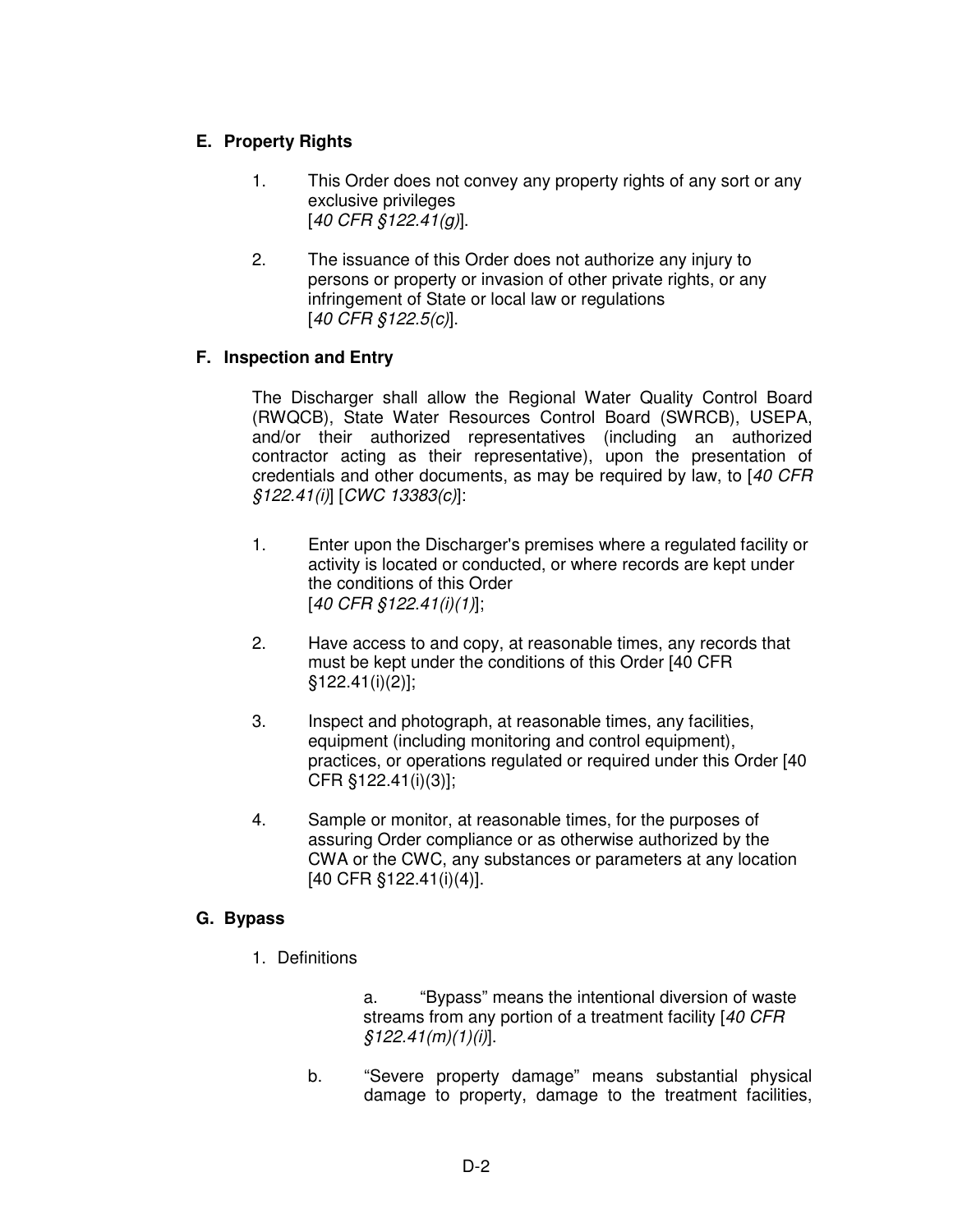which causes them to become inoperable, or substantial and permanent loss of natural resources that can reasonably be expected to occur in the absence of a bypass. Severe property damage does not mean economic loss caused by delays in production [40 CFR  $$122.41(m)(1)(ii)].$ 

- 2. Bypass not exceeding limitations The Discharger may allow any bypass to occur which does not cause exceedances of effluent limitations, but only if it is for essential maintenance to assure efficient operation. These bypasses are not subject to the provisions listed in Standard Provisions – Permit Compliance I.G.3 and I.G.5 below [40 CFR §122.41(m)(2)].
- 3. Prohibition of bypass Bypass is prohibited, and the Regional Water Board may take enforcement action against a Discharger for bypass, unless  $[40 \text{ CFR } $122.41(m)(4)(i)]$ :
	- a. Bypass was unavoidable to prevent loss of life, personal injury, or severe property damage [40 CFR  $$122.41(m)(4)(A)]$ ;
	- b. There were no feasible alternatives to the bypass, such as the use of auxiliary treatment facilities, retention of untreated wastes, or maintenance during normal periods of equipment downtime. This condition is not satisfied if adequate back-up equipment should have been installed in the exercise of reasonable engineering judgment to prevent a bypass that occurred during normal periods of equipment downtime or preventive maintenance [40 CFR  $$122.41(m)(4)(B)]$ ; and
	- c. The Discharger submitted notice to the Regional Water Board as required under Standard Provision – Permit Compliance I.G.5 below [40 CFR §122.41(m)(4)(C)].
- 4. The Regional Water Board may approve an anticipated bypass, after considering its adverse effects, if the Regional Water Board determines that it will meet the three conditions listed in Standard Provisions – Permit Compliance I.G.3 above [40 CFR  $$122.41(m)(4)(ii)].$
- 5. Notice
	- a. Anticipated bypass. If the Discharger knows in advance of the need for a bypass, it shall submit a notice, if possible at least 10 days before the date of the bypass [40 CFR] §122.41(m)(3)(i)].
	- b. Unanticipated bypass. The Discharger shall submit notice of an unanticipated bypass as required in Standard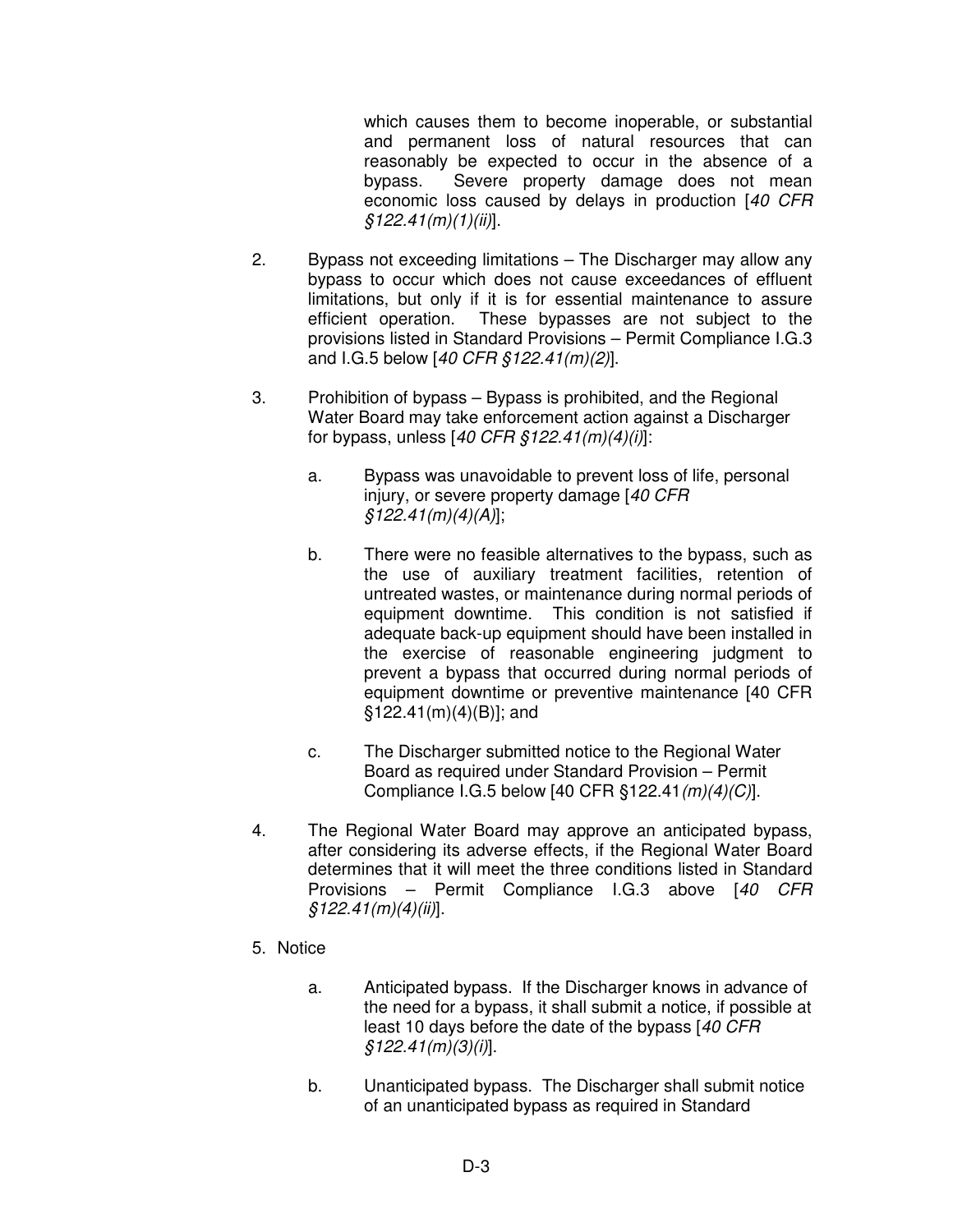Provisions - Reporting V.E below [40 CFR  $$122.41(m)(3)(ii)].$ 

### **H. Upset**

Upset means an exceptional incident in which there is unintentional and temporary noncompliance with technology based permit effluent limitations because of factors beyond the reasonable control of the permittee. An upset does not include noncompliance to the extent caused by operational error, improperly designed treatment facilities, inadequate treatment facilities, lack of preventive maintenance, or careless or improper operation  $[40 \text{ CFR } \frac{6}{5}122.41(n)(1)].$ 

- 1. Effect of an upset. An upset constitutes an affirmative defense to an action brought for noncompliance with such technology based permit effluent limitations if the requirements of paragraph H.2 of this section are met. No determination made during administrative review of claims that noncompliance was caused by upset, and before an action for noncompliance, is final administrative action subject to judicial review [40 CFR  $$122.41(n)(2)].$
- 2. Conditions necessary for a demonstration of upset. A Discharger who wishes to establish the affirmative defense of upset shall demonstrate, through properly signed, contemporaneous operating logs or other relevant evidence that [40 CFR  $$122.41(n)(3)]$ :
	- a. An upset occurred and that the Discharger can identify the cause(s) of the upset  $[40 \text{ CFR } \frac{6}{5}122.41(n)(3)(i)];$
	- b. The permitted facility was, at the time, being properly operated [40 CFR §122.41(n)(3)(i)];
	- c. The Discharger submitted notice of the upset as required in Standard Provisions – Reporting V.E.2.b [40 CFR  $$122.41(n)(3)(iii)$ ; and
	- d. The Discharger complied with any remedial measures required under Standard Provisions – Permit Compliance I.C above [40 CFR §122.41(n)(3)(iv)].
- 3. Burden of proof. In any enforcement proceeding, the Discharger seeking to establish the occurrence of an upset has the burden of proof [40 CFR §122.41(n)(4)].

# **II. STANDARD PROVISIONS – PERMIT ACTION**

### **A. General**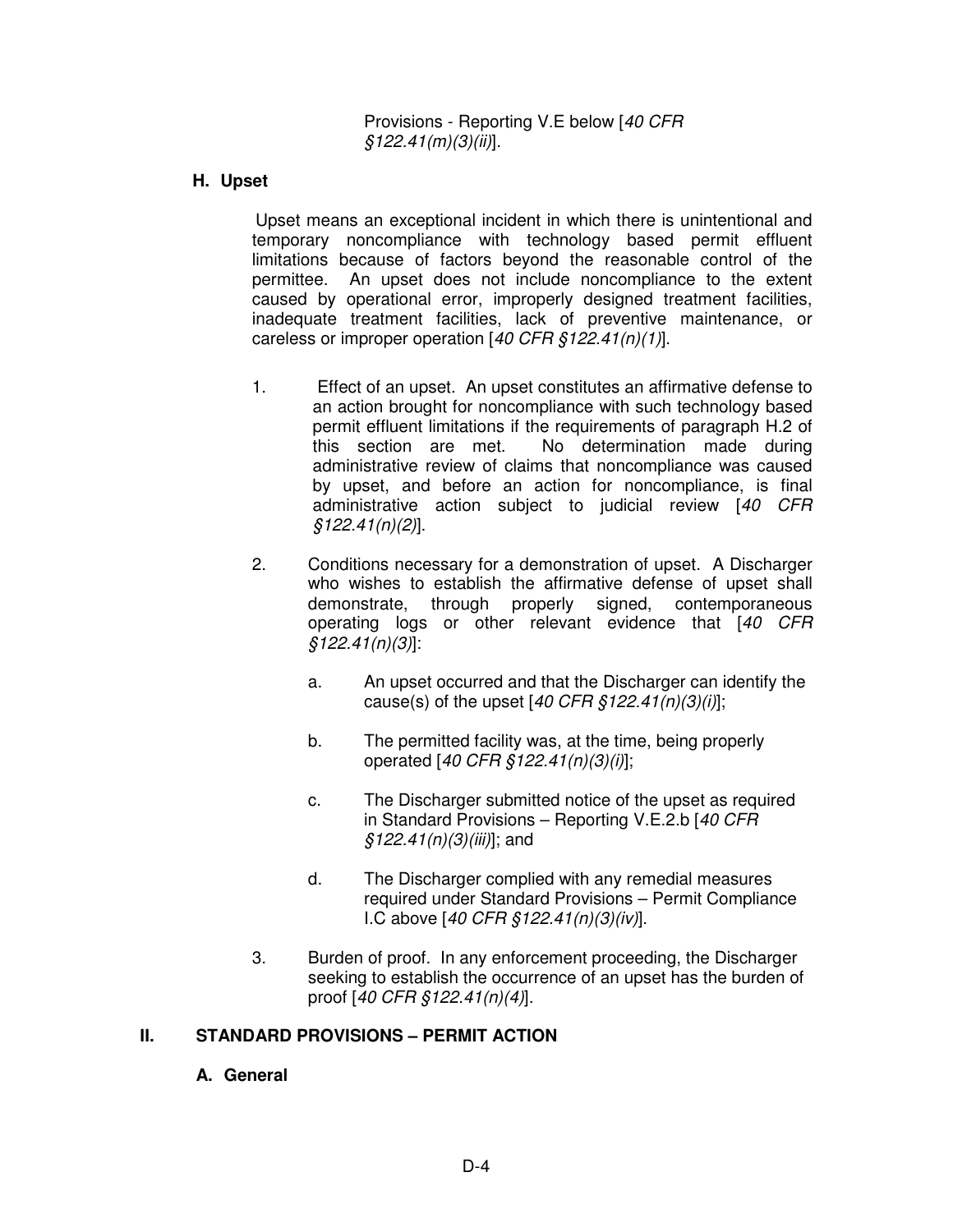This Order may be modified, revoked and reissued, or terminated for cause. The filing of a request by the Discharger for modification, revocation and reissuance, or termination, or a notification of planned changes or anticipated noncompliance does not stay any Order condition [40 CFR §122.41(f)].

# **B. Duty to Reapply**

If the Discharger wishes to continue an activity regulated by this Order after the expiration date of this Order, the Discharger must apply for and obtain a new permit [40 CFR §122.41(b)].

# **C. Transfers**

This Order is not transferable to any person except after notice to the Regional Water Board. The Regional Water Board may require modification or revocation and reissuance of the Order to change the name of the Discharger and incorporate such other requirements as may be necessary under the CWA and the CWC [40 CFR §122.41(I)(3)] [40 CFR §122.61].

# **III. STANDARD PROVISIONS – MONITORING**

- **A.** Samples and measurements taken for the purpose of monitoring shall be representative of the monitored activity [40 CFR §122.41(j)(1)].
- **B.** Monitoring results must be conducted according to test procedures under 40 CFR Part 136 or, in the case of sludge use or disposal, approved under 40 CFR Part 136 unless otherwise specified in 40 CFR Part 503 unless other test procedures have been specified in this Order [40 CFR §122.41(j)(4)] [40 CFR §122.44(i)(1)(iv)].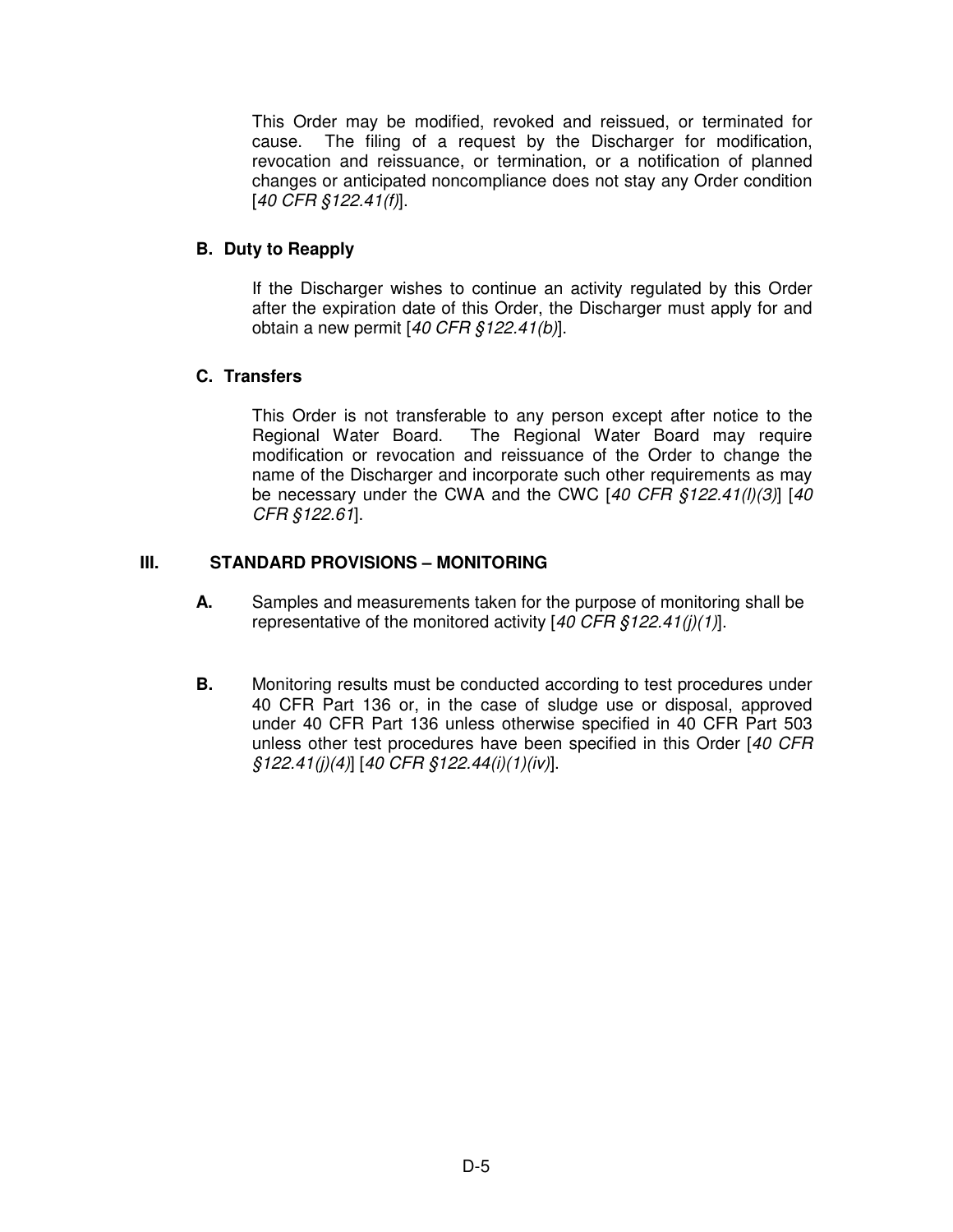## **IV. STANDARD PROVISIONS – RECORDS**

**A.** Except for records of monitoring information required by this Order related to the Discharger's sewage sludge use and disposal activities, which shall be retained for a period of at least five years (or longer as required by 40 CFR Part 503), the Discharger shall retain records of all monitoring information, including all calibration and maintenance records and all original strip chart recordings for continuous monitoring instrumentation, copies of all reports required by this Order, and records of all data used to complete the application for this Order, for a period of at least three (3) years from the date of the sample, measurement, report or application. This period may be extended by request of the Regional Water Board Executive Officer at any time [40 CFR §122.41(j)(2)].

## **B. Records of monitoring information shall include:**

- 1. The date, exact place, and time of sampling or measurements [40] CFR §122.41(j)(3)(i)];
- 2. The individual(s) who performed the sampling or measurements  $[40 \text{ CFR } $122.41(j)(3)(ii)]$ ;
- 3. The date(s) analyses were performed  $[40 \text{ CFR } $122.41(j)(3)(iii)]$ ;
- 4. The individual(s) who performed the analyses [40 CFR]  $§122.41(j)(3)(iv)$
- 5. The analytical techniques or methods used [40 CFR  $$122.41(j)(3)(v)]$ ; and
- 6. The results of such analyses  $[40 \text{ CFR } \frac{6}{5}122.41(j)(3)(vi)].$

### **C. Claims of confidentiality for the following information will be denied [40 CFR §122.7(b)]:**

- 1. The name and address of any permit applicant or Discharger [40]  $CFR \, \S122.7(b)(1)$ ; and
- 2. Permit applications and attachments, permits and effluent data [40] CFR §122.7(b)(2)].

# **V. STANDARD PROVISIONS – REPORTING**

### **A. Duty to Provide Information**

The Discharger shall furnish to the Regional Water Board, SWRCB, or USEPA within a reasonable time, any information which the Regional Water Board, SWRCB, or USEPA may request to determine whether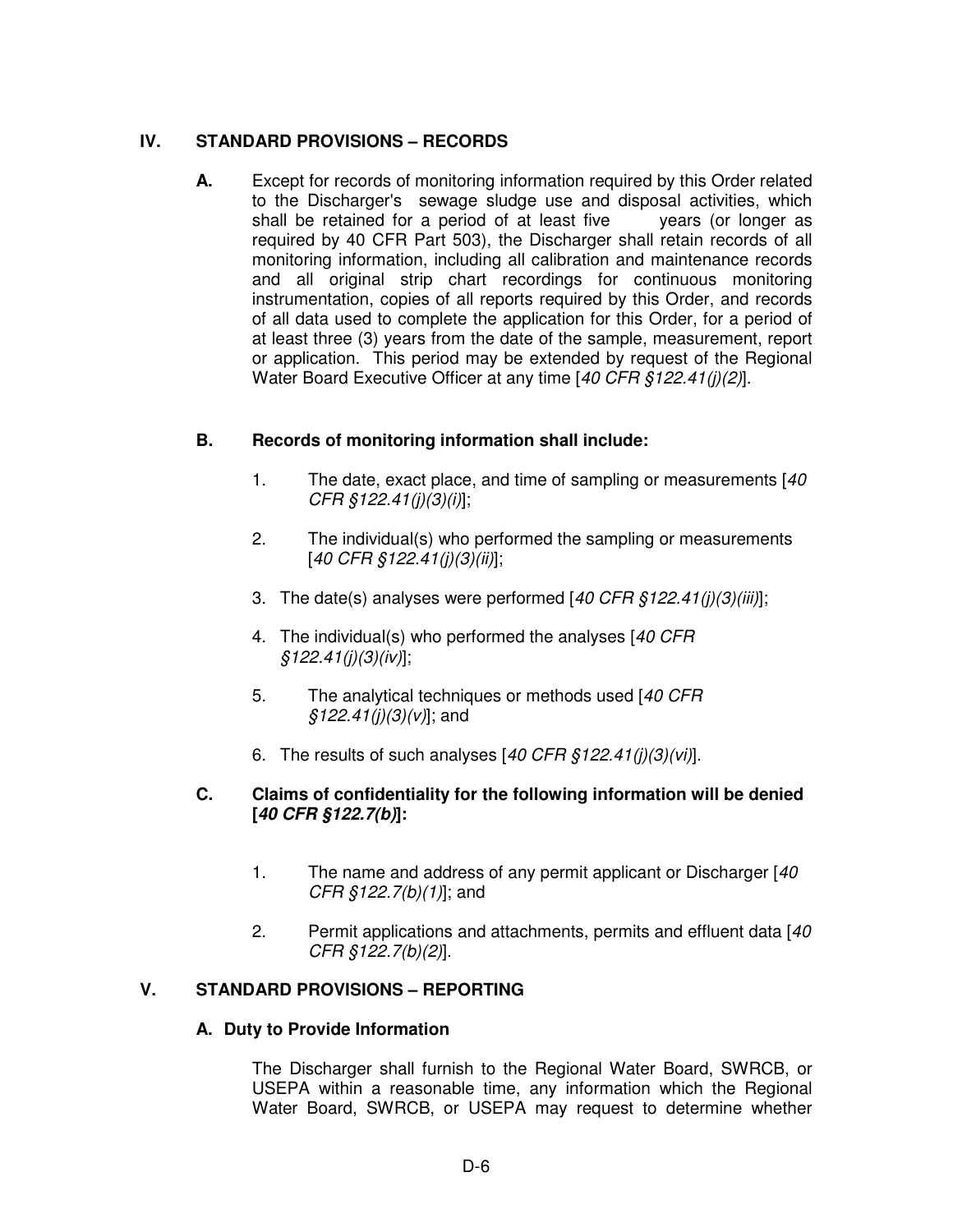cause exists for modifying, revoking and reissuing, or terminating this Order or to determine compliance with this Order. Upon request, the Discharger shall also furnish to the Regional Water Board, SWRCB, or USEPA copies of records required to be kept by this Order [40 CFR §122.41(h)] [CWC 13267].

### **B. Signatory and Certification Requirements**

- 1. All applications, reports, or information submitted to the Regional Water Board, SWRCB, and/or USEPA shall be signed and certified in accordance with paragraph (2.) and (3.) of this provision  $[40 \text{ CFR } $122.41(k)]$ .
- 2. All permit applications shall be signed as follows:
	- a. For a corporation: By a responsible corporate officer. For the purpose of this section, a responsible corporate officer means: (i) A president, secretary, treasurer, or vicepresident of the corporation in charge of a principal business function, or any other person who performs similar policy- or decision-making functions for the corporation, or (ii) the manager of one or more manufacturing, production, or operating facilities, provided, the manager is authorized to make management decisions which govern the operation of the regulated facility including having the explicit or implicit duty of making major capital investment recommendations, and initiating and directing other comprehensive measures to assure long term environmental compliance with environmental laws and regulations; the manager can ensure that the necessary systems are established or actions taken to gather complete and accurate information for permit application requirements; and where authority to sign documents has been assigned or delegated to the manager in accordance with corporate procedures [40 CFR §122.22(a)(1)];
	- b. For a partnership or sole proprietorship: by a general partner or the proprietor, respectively [40 CFR §122.22(a)(2)]; or
	- c. For a municipality, State, federal, or other public agency: by either a principal executive officer or ranking elected official. For purposes of this provision, a principal executive officer of a federal agency includes: (i) the chief executive officer of the agency, or (ii) a senior executive officer having responsibility for the overall operations of a principal geographic unit of the agency (e.g., Regional Administrators of USEPA) [40 CFR §122.22(a)(3)].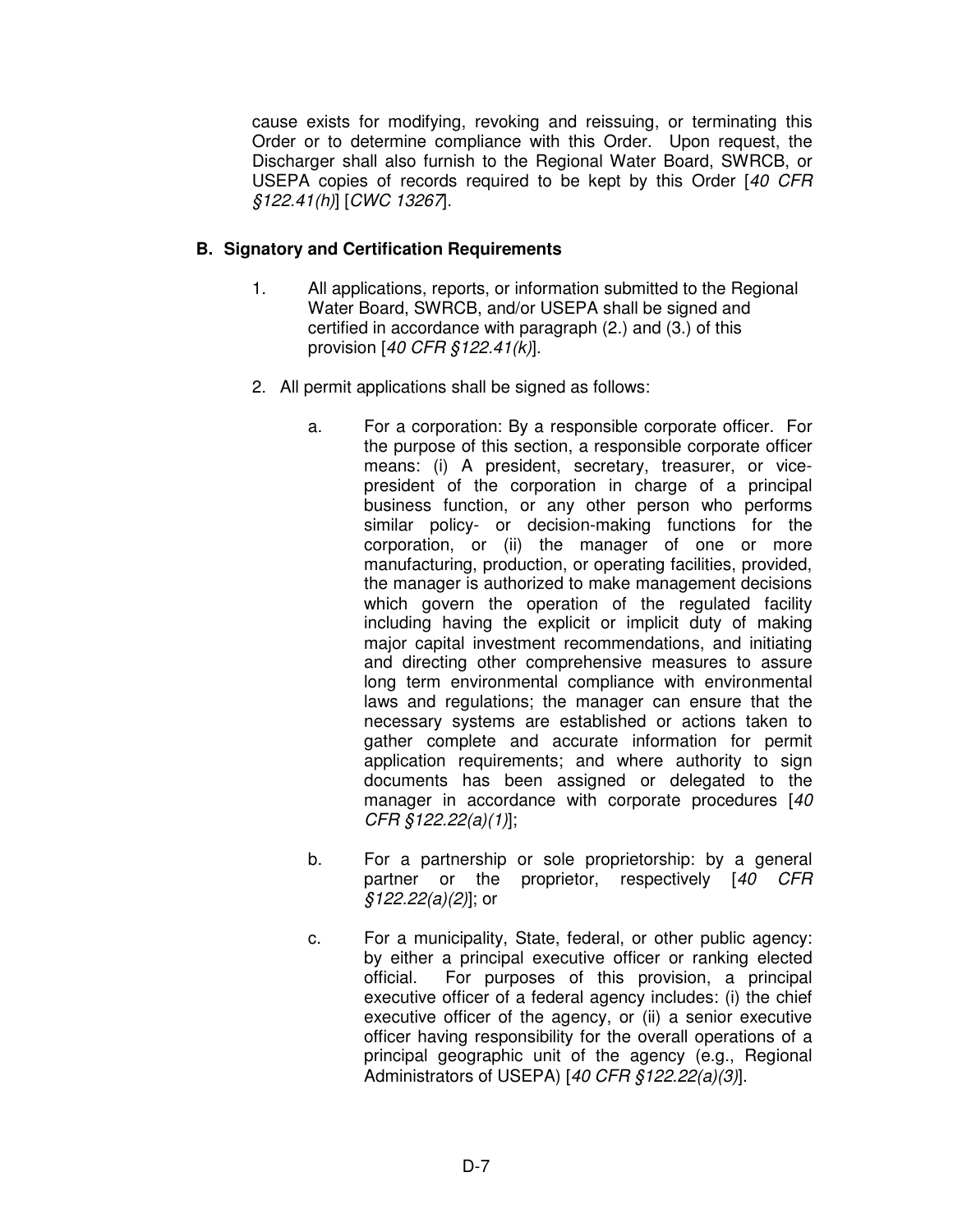- 3. All reports required by this Order and other information requested by the Regional Water Board, SWRCB, or USEPA shall be signed by a person described in paragraph (b) of this provision, or by a duly authorized representative of that person. A person is a duly authorized representative only if:
	- a. The authorization is made in writing by a person described in paragraph (2.) of this provision  $[40 \text{ CFR } $122.22(b)(1)]$ ;
	- b. The authorization specified either an individual or a position having responsibility for the overall operation of the regulated facility or activity such as the position of plant manager, operator of a well or a well field, superintendent, position of equivalent responsibility, or an individual or position having overall responsibility for environmental matters for the company (a duly authorized representative may thus be either a named individual or any individual occupying a named position) [40 CFR §122.22(b)(2)]; and
	- c. The written authorization is submitted to the Regional Water Board, SWRCB, or USEPA [40 CFR §122.22(b)(3)].
- 4. If an authorization under paragraph (3.) of this provision is no longer accurate because a different individual or position has responsibility for the overall operation of the facility, a new authorization satisfying the requirements of paragraph (3.) of this provision must be submitted to the Regional Water Board, SWRCB or USEPA prior to or together with any reports, information, or applications, to be signed by an authorized representative [40 CFR §122.22(c)].

 5. Any person signing a document under paragraph (2.) or (3.) of this provision shall make the following certification:

"I certify under penalty of law that this document and all attachments were prepared under my direction or supervision in accordance with a system designed to assure that qualified personnel properly gather and evaluate the information submitted. Based on my inquiry of the person or persons who manage the system or those persons directly responsible for gathering the information, the information submitted is, to the best of my knowledge and belief, true, accurate, and complete. I am aware that there are significant penalties for submitting false information, including the possibility of fine and imprisonment for knowing violations" [40 CFR §122.22(d)].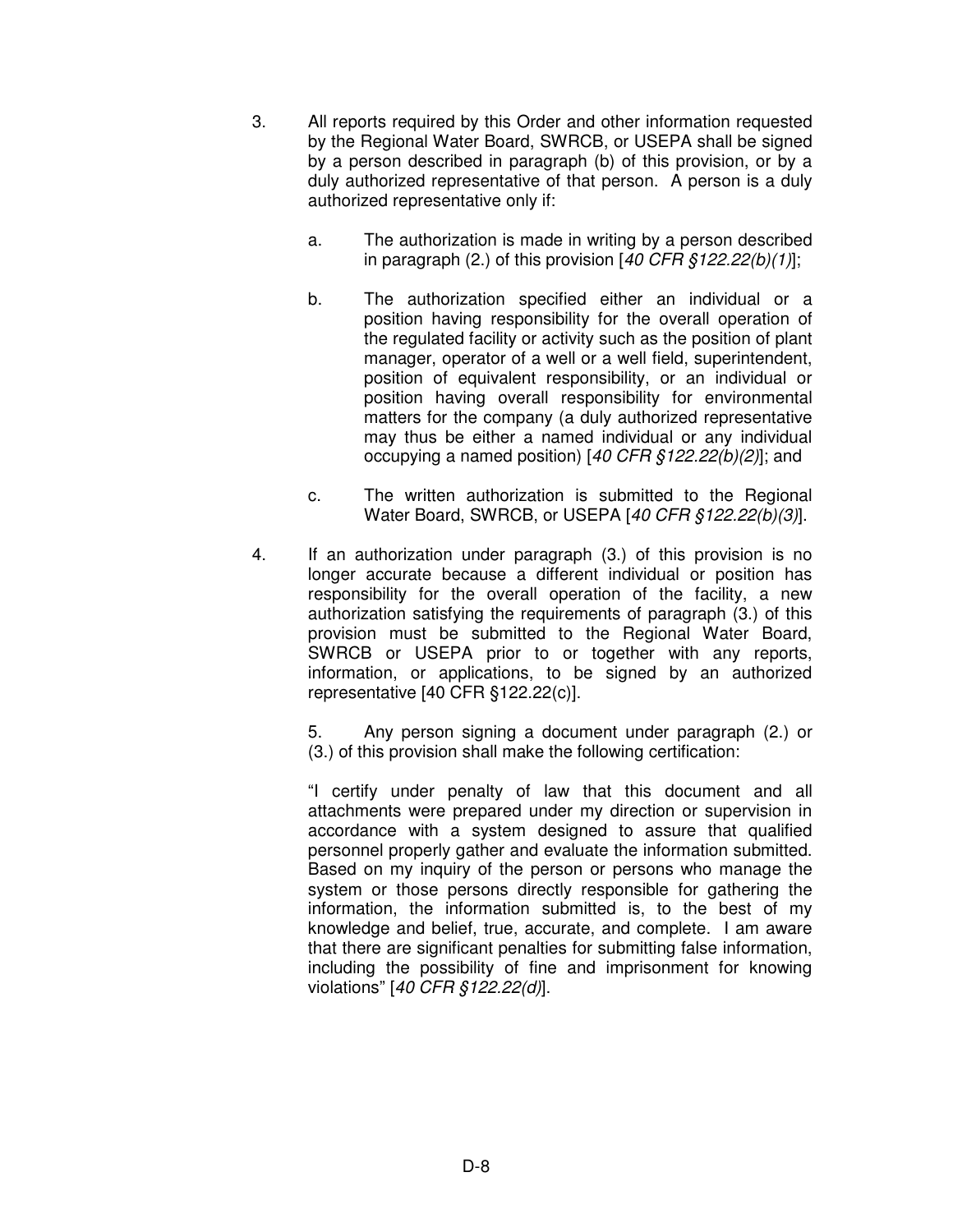# **C. Monitoring Reports**

- 1. Monitoring results shall be reported at the intervals specified in the Monitoring and Reporting Program in this Order [40 CFR §122.41(l)(4)].
- 2. Monitoring results must be reported on a Discharge Monitoring Report (DMR) form or forms provided or specified by the Regional Water Board or SWRCB for reporting results of monitoring of sludge use or disposal practices [40 CFR §122.41(l)(4)(i)].
- 3. If the Discharger monitors any pollutant more frequently than required by this Order using test procedures approved under 40 CFR Part 136 or, in the case of sludge use or disposal, approved under 40 CFR Part 136 unless otherwise specified in 40 CFR Part 503, or as specified in this Order, the results of this monitoring shall be included in the calculation and reporting of the data submitted in the DMR or sludge reporting form specified by the Regional Water Board [40 CFR §122.41(l)(4)(ii)].
- 4. Calculations for all limitations, which require averaging of measurements, shall utilize an arithmetic mean unless otherwise specified in this Order  $[40 \text{ CFR } $122.41(l)(4)(iii)].$

# **D. Compliance Schedules**

Reports of compliance or noncompliance with, or any progress reports on, interim and final requirements contained in any compliance schedule of this Order, shall be submitted no later than 14 days following each schedule date [40 CFR §122.41(l)(5)].

# **E. Twenty-Four Hour Reporting**

- 1. The Discharger shall report any noncompliance that may endanger health or the environment. Any information shall be provided orally within 24 hours from the time the Discharger becomes aware of the circumstances. A written submission shall also be provided within five (5) days of the time the Discharger becomes aware of the circumstances. The written submission shall contain a description of the noncompliance and its cause; the period of noncompliance, including exact dates and times, and if the noncompliance has not been corrected, the anticipated time it is expected to continue; and steps taken or planned to reduce, eliminate, and prevent reoccurrence of the noncompliance [40] CFR §122.41(l)(6)(i)].
- 2. The following shall be included as information that must be reported within 24 hours under this paragraph [40 CFR  $$122.41(l)(6)(ii)]$ :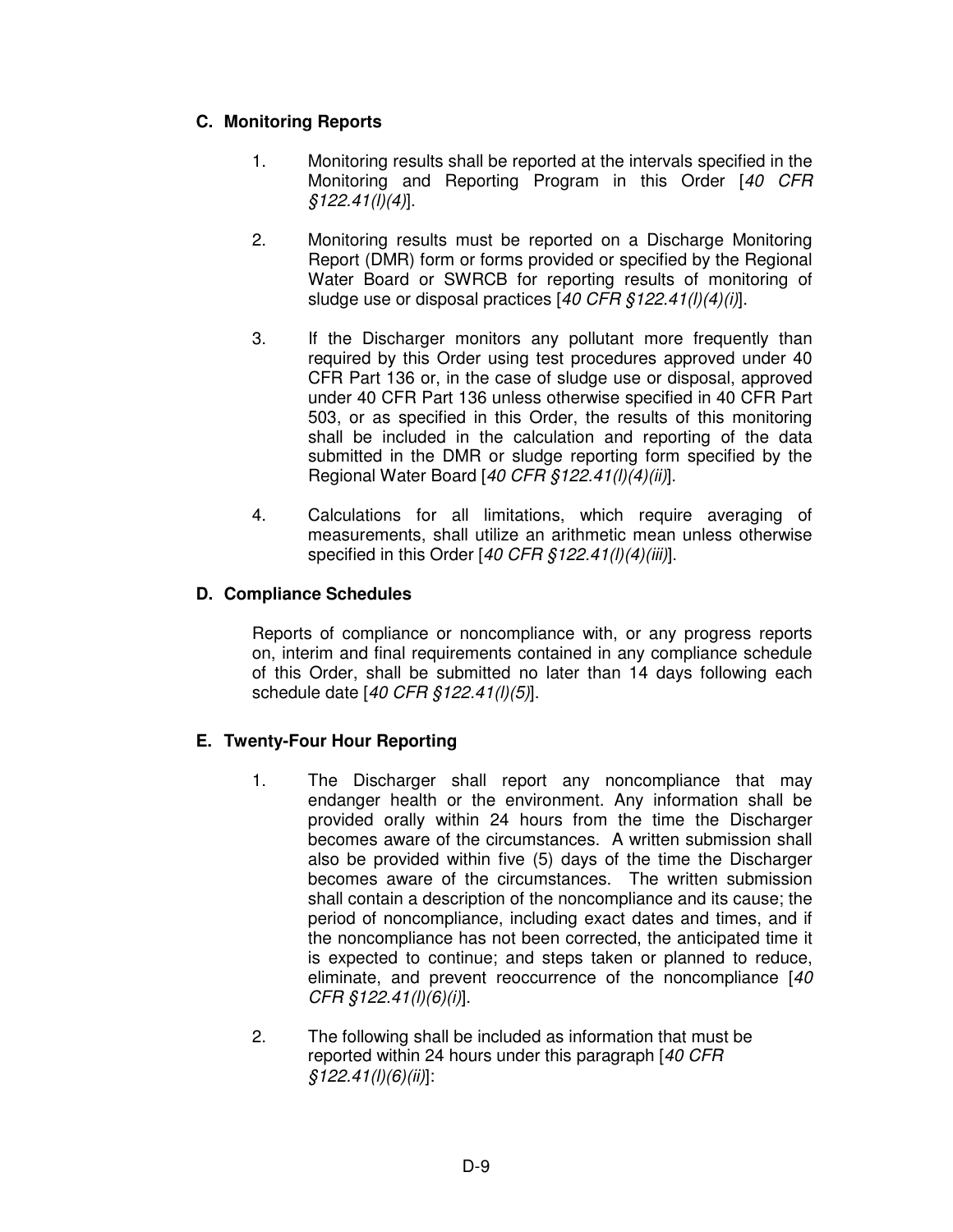- a. Any unanticipated bypass that exceeds any effluent limitation in this Order [40 CFR  $$122.41(l)(6)(ii)(A)].$
- b. Any upset that exceeds any effluent limitation in this Order  $[40 \text{ CFR } $122.41(l)(6)(ii)(B)].$
- c. Violation of a maximum daily discharge limitation for any of the pollutants listed in this Order to be reported within 24 hours [40 CFR §122.41(l)(6)(ii)(C)].
- 3. The Regional Water Board may waive the above-required written report under this provision on a case-by-case basis if an oral report has been received within 24 hours [40 CFR]  $$122.41(l)(6)(iii)].$

## **F. Planned Changes**

The Discharger shall give notice to the Regional Water Board as soon as possible of any planned physical alterations or additions to the permitted facility. Notice is required under this provision only when [40 CFR  $$122.41(l)(1)]$ :

- 1. The alteration or addition to a permitted facility may meet one of the criteria for determining whether a facility is a new source in 40 CFR §122.29(b) [40 CFR §122.41(l)(1)(i)]; or
- 2. The alteration or addition could significantly change the nature or increase the quantity of pollutants discharged. This notification applies to pollutants which are subject neither to effluent limitations in this Order nor to notification requirements under 40 CFR Part 122.42(a)(1) (see Additional Provisions—Notification Levels VII.A.1) [40 CFR §122.41(l)(1)(ii)].
- 3. The alteration or addition results in a significant change in the Discharger's sludge use or disposal practices, and such alteration, addition, or change may justify the application of permit conditions that are different from or absent in the existing permit, including notification of additional use or disposal sites not reported during the permit application process or not reported pursuant to an approved land application plan  $[40 \text{ CFR } \frac{6}{5}122.41 \text{I})$ (1)(iii)].

### **G. Anticipated Noncompliance**

The Discharger shall give advance notice to the Regional Water Board or SWRCB of any planned changes in the permitted facility or activity that may result in noncompliance with General Order requirements [40 CFR §122.41(l)(2)].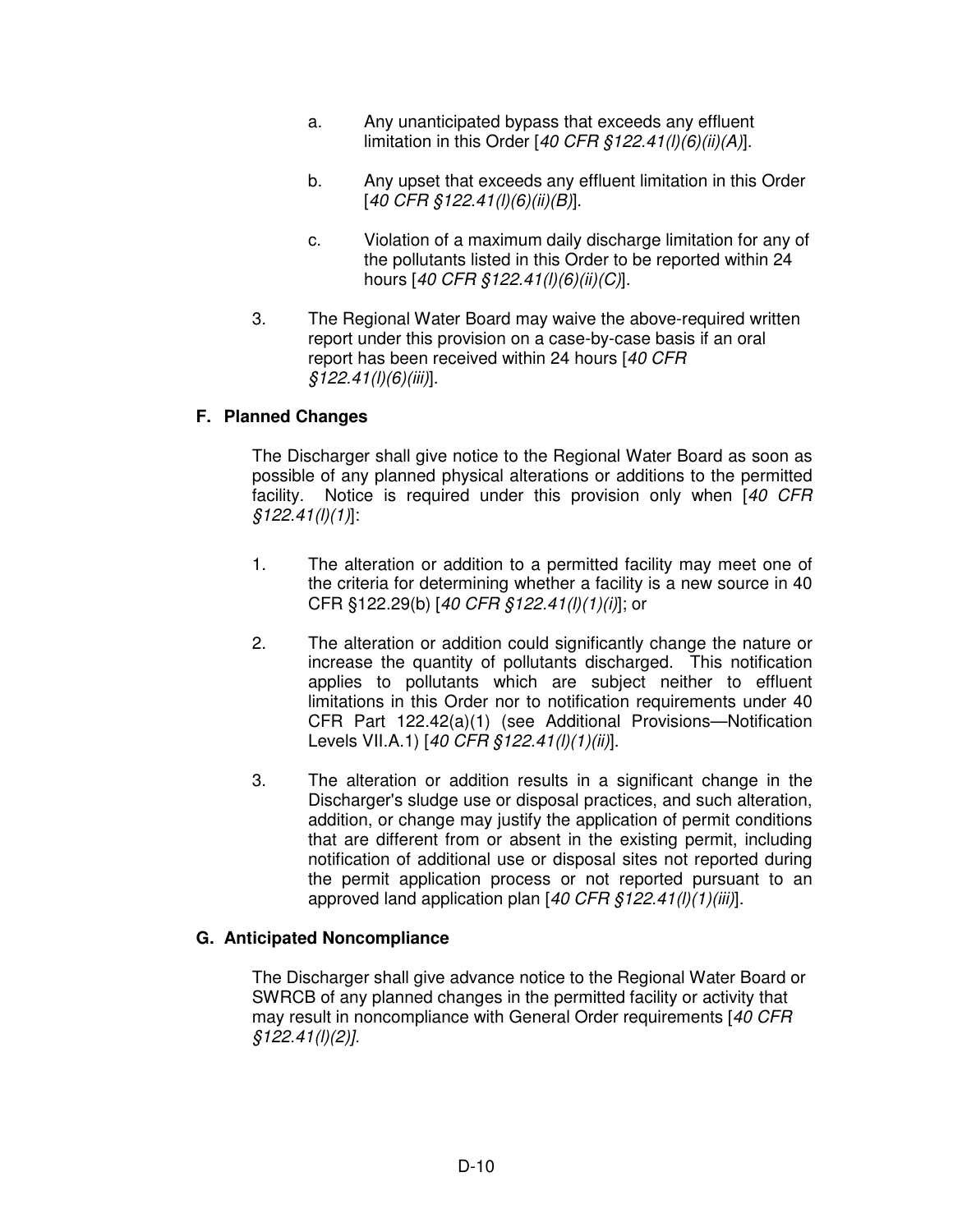### **H. Other Noncompliance**

The Discharger shall report all instances of noncompliance not reported under Standard Provisions – Reporting E.3, E.4, and E.5 at the time monitoring reports are submitted. The reports shall contain the information listed in Standard Provision – Reporting V.E [40 CFR  $$122.41(l)(7)].$ 

#### **I. Other Information**

When the Discharger becomes aware that it failed to submit any relevant facts in a permit application, or submitted incorrect information in a permit application or in any report to the Regional Water Board, SWRCB, or USEPA, the Discharger shall promptly submit such facts or information [40 CFR §122.41(l)(8)].

### **VI. STANDARD PROVISIONS – ENFORCEMENT**

**A.** The CWA provides that any person who violates section 301, 302, 306, 307, 308, 318 or 405 of the Act, or any permit condition or limitation implementing any such sections in a permit issued under section 402, or any requirement imposed in a pretreatment program approved under sections 402(a)(3) or 402(b)(8) of the Act, is subject to a civil penalty not to exceed \$25,000 per day for each violation. The CWA provides that any person who negligently violates sections 301, 302, 306, 307, 308, 318, or 405 of the Act, or any condition or limitation implementing any of such sections in a permit issued under section 402 of the Act, or any requirement imposed in a pretreatment program approved under section 402(a)(3) or 402(b)(8) of the Act, is subject to criminal penalties of \$2,500 to \$25,000 per day of violation, or imprisonment of not more than one (1) year, or both. In the case of a second or subsequent conviction for a negligent violation, a person shall be subject to criminal penalties of not more than \$50,000 per day of violation, or by imprisonment of not more than two (2) years, or both. Any person who knowingly violates such sections, or such conditions or limitations is subject to criminal penalties of \$5,000 to \$50,000 per day of violation, or imprisonment for not more than three (3) years, or both. In the case of a second or subsequent conviction for a knowing violation, a person shall be subject to criminal penalties of not more than \$100,000 per day of violation, or imprisonment of not more than six (6) years, or both. Any person who knowingly violates section 301, 302, 303, 306, 307, 308, 318 or 405 of the Act, or any permit condition or limitation implementing any of such sections in a permit issued under section 402 of the Act, and who knows at that time that he thereby places another person in imminent danger of death or serious bodily injury, shall, upon conviction, be subject to a fine of not more than \$250,000 or imprisonment of not more than 15 years, or both. In the case of a second or subsequent conviction for a knowing endangerment violation, a person shall be subject to a fine of not more than \$500,000 or by imprisonment of not more than 30 years, or both. An organization, as defined in section 309(c)(3)(B)(iii) of the Clean Water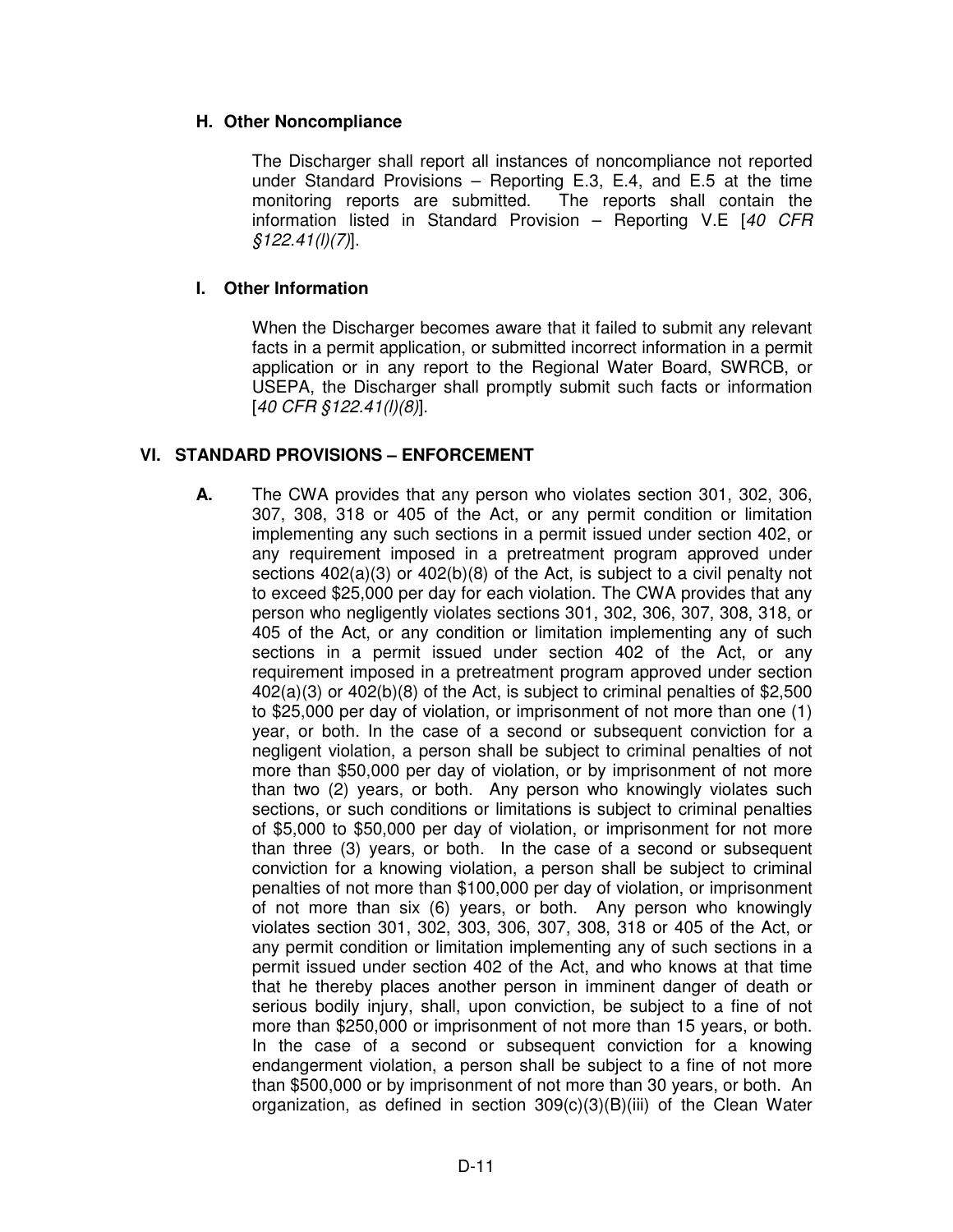Act, shall, upon conviction of violating the imminent danger provision, be subject to a fine of not more than \$1,000,000 and can be fined up to \$2,000,000 for second or subsequent convictions  $[40 \text{ CFR } $122.41(a)/2]$ [CWC 13385 and 13387].

- **B.** Any person may be assessed an administrative penalty by the Regional Water Board for violating section 301, 302, 306, 307, 308, 318 or 405 of this Act, or any permit condition or limitation implementing any of such sections in a permit issued under section 402 of this Act. Administrative penalties for Class I violations are not to exceed \$10,000 per violation, with the maximum amount of any Class I penalty assessed not to exceed \$25,000. Penalties for Class II violations are not to exceed \$10,000 per day for each day during which the violation continues, with the maximum amount of any Class II penalty not to exceed \$125,000 [40 CFR §122.41(a)(3)].
- **C.** The CWA provides that any person who falsifies, tampers with, or knowingly renders inaccurate any monitoring device or method required to be maintained under this permit shall, upon conviction, be punished by a fine of not more than \$10,000, or by imprisonment for not more than 2 years, or both. If a conviction of a person is for a violation committed after a first conviction of such person under this paragraph, punishment is a fine of not more than \$20,000 per day of violation, or by imprisonment of not more than 4 years, or both  $[40 \text{ CFR } $122.41(j)(5)].$
- **D.** The CWA provides that any person who knowingly makes any false statement, representation, or certification in any record or other document submitted or required to be maintained under this Order, including monitoring reports or reports of compliance or noncompliance shall, upon conviction, be punished by a fine of not more than \$10,000 per violation, or by imprisonment for not more than six months per violation, or by both [40 CFR §122.41(k)(2)].

# **VII. ADDITIONAL PROVISIONS – NOTIFICATION LEVELS**

### **A. Non-Municipal Facilities**

Existing manufacturing, commercial, mining, and silvicultural dischargers shall notify the Regional Water Board as soon as they know or have reason to believe  $[40 \text{ CFR } $122.42(a)]$ :

1. That any activity has occurred or will occur that would result in the discharge, on a routine or frequent basis, of any toxic pollutant that is not limited in this Order, if that discharge will exceed the highest of the following "notification levels" [40 CFR §122.42(a)(1)]: